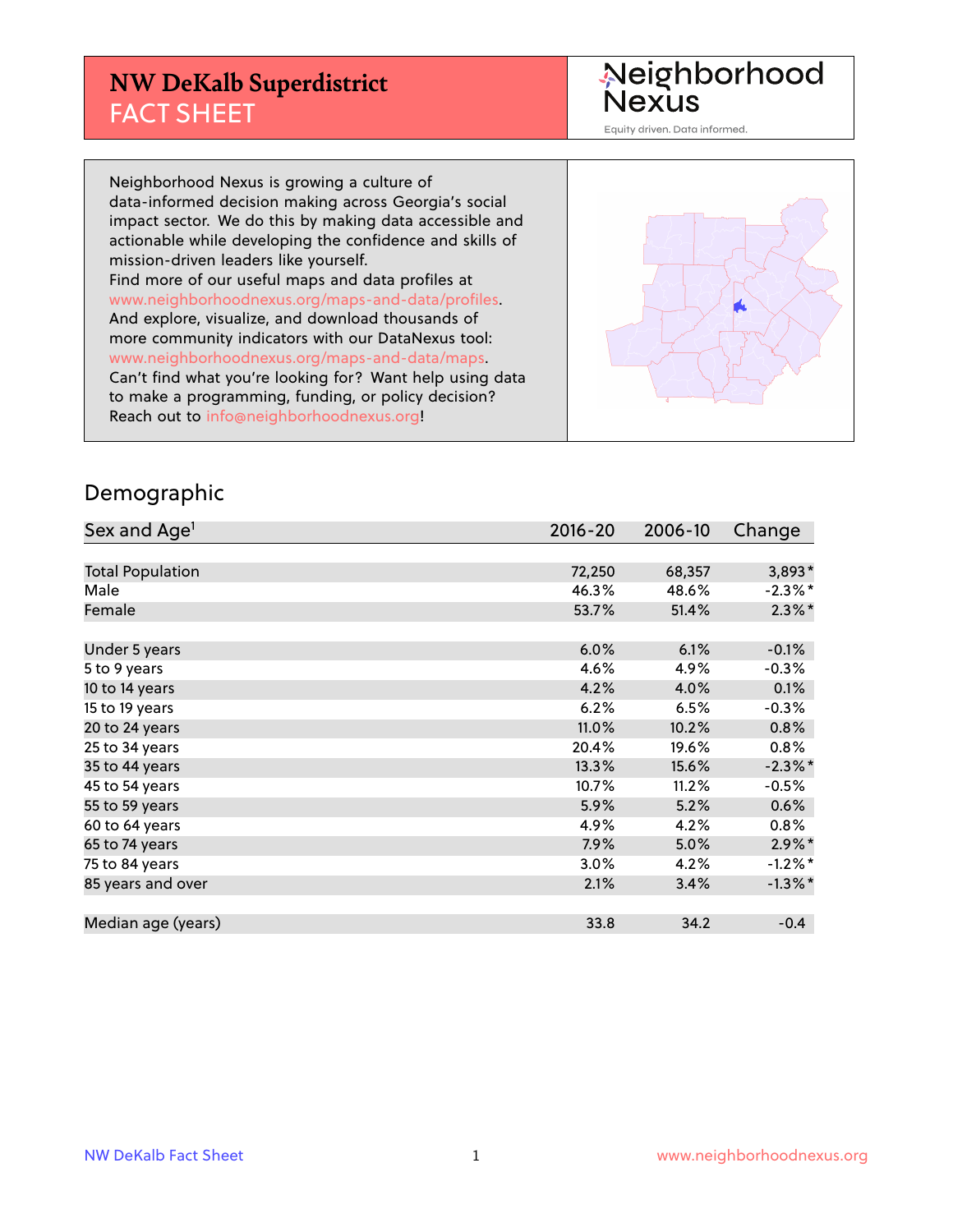# Demographic, continued...

| Race <sup>2</sup>                                            | $2016 - 20$ | 2006-10 | Change      |
|--------------------------------------------------------------|-------------|---------|-------------|
| <b>Total population</b>                                      | 72,250      | 68,357  | $3,893*$    |
| One race                                                     | 94.8%       | 98.6%   | $-3.8\%$ *  |
| White                                                        | 63.5%       | 67.4%   | $-3.9\%$ *  |
| <b>Black or African American</b>                             | 16.9%       | 14.3%   | $2.6\%$ *   |
| American Indian and Alaska Native                            | 0.4%        | 0.7%    | $-0.4%$     |
| Asian                                                        | 12.6%       | 11.8%   | 0.8%        |
| Native Hawaiian and Other Pacific Islander                   | 0.0%        | 0.1%    | $-0.1%$     |
| Some other race                                              | 1.5%        | 4.4%    | $-2.9\%$ *  |
| Two or more races                                            | 5.2%        | 1.4%    | $3.8\%$ *   |
| Race alone or in combination with other race(s) <sup>3</sup> | $2016 - 20$ | 2006-10 | Change      |
|                                                              |             |         |             |
| Total population                                             | 72,250      | 68,357  | $3,893*$    |
| White                                                        | 67.9%       | 68.5%   | $-0.7%$     |
| <b>Black or African American</b>                             | 19.3%       | 14.7%   | 4.7%*       |
| American Indian and Alaska Native                            | 1.4%        | 1.0%    | 0.3%        |
| Asian                                                        | 14.3%       | 12.6%   | 1.8%        |
| Native Hawaiian and Other Pacific Islander                   | 0.1%        | 0.2%    | $-0.0%$     |
| Some other race                                              | 3.2%        | 4.4%    | $-1.3%$     |
|                                                              |             |         |             |
| Hispanic or Latino and Race <sup>4</sup>                     | $2016 - 20$ | 2006-10 | Change      |
| <b>Total population</b>                                      | 72,250      | 68,357  | $3,893*$    |
| Hispanic or Latino (of any race)                             | 7.8%        | 8.2%    | $-0.4%$     |
| Not Hispanic or Latino                                       | 92.2%       | 91.8%   | 0.4%        |
| White alone                                                  | 58.5%       | 64.2%   | $-5.8\%$ *  |
| Black or African American alone                              | 16.5%       | 13.9%   | $2.6\%$ *   |
| American Indian and Alaska Native alone                      | 0.2%        | 0.3%    | $-0.1%$     |
| Asian alone                                                  | 12.3%       | 11.7%   | 0.6%        |
| Native Hawaiian and Other Pacific Islander alone             | 0.0%        | 0.1%    | $-0.1%$     |
| Some other race alone                                        | 0.6%        | 0.3%    | 0.3%        |
| Two or more races                                            | 4.1%        | 1.3%    | $2.8\%$ *   |
|                                                              |             |         |             |
| U.S. Citizenship Status <sup>5</sup>                         | $2016 - 20$ | 2006-10 | Change      |
| Foreign-born population                                      | 12,468      | 13,095  | $-627$      |
| Naturalized U.S. citizen                                     | 41.8%       | 28.7%   | 13.1%*      |
| Not a U.S. citizen                                           | 58.2%       | 71.3%   | $-13.1\%$ * |
|                                                              |             |         |             |
| Citizen, Voting Age Population <sup>6</sup>                  | $2016 - 20$ | 2006-10 | Change      |
| Citizen, 18 and over population                              | 53,646      | 48,311  | 5,335*      |
| Male                                                         | 45.8%       | 46.3%   | $-0.5%$     |
| Female                                                       | 54.2%       | 53.7%   | 0.5%        |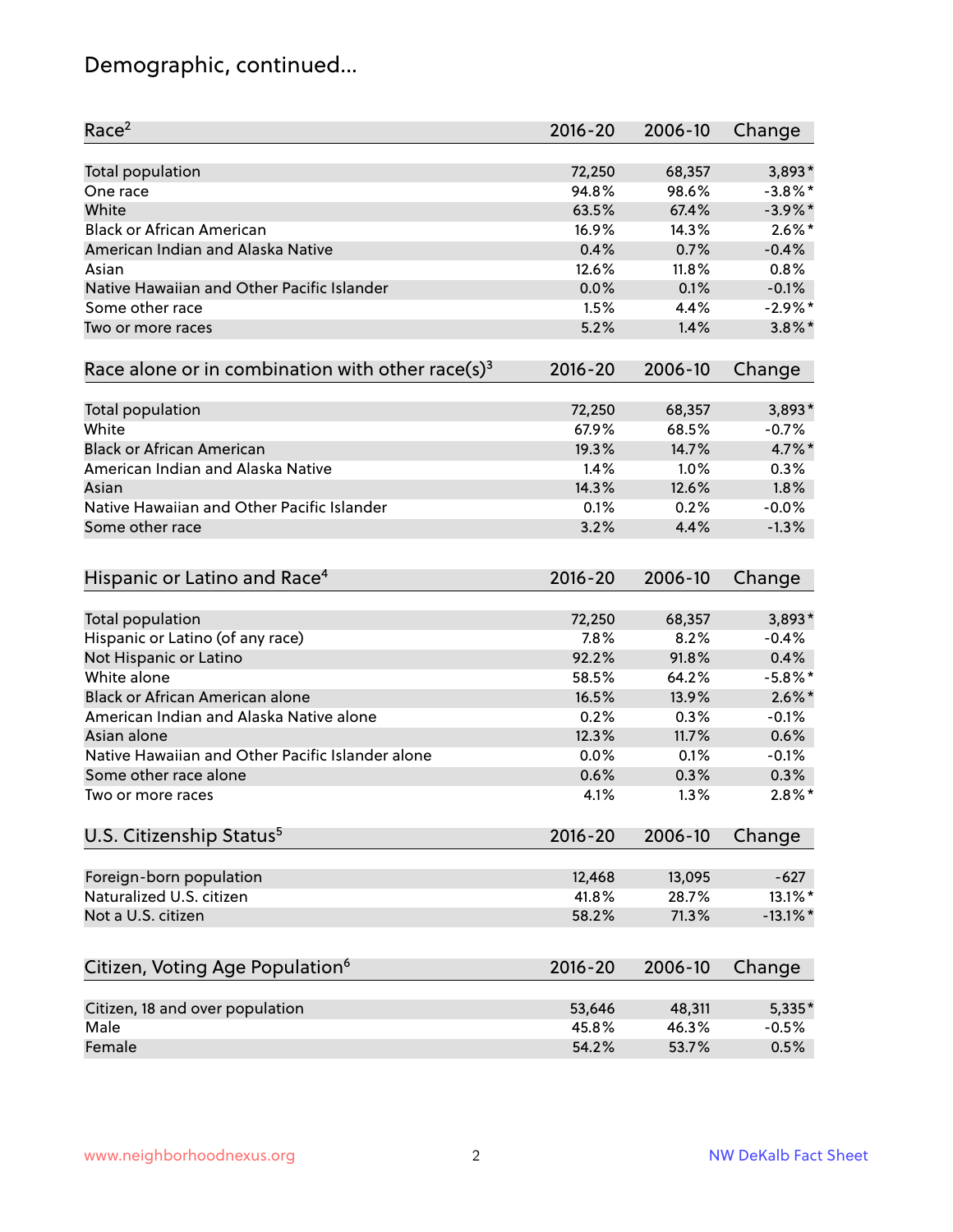#### Economic

| Income <sup>7</sup>                                 | $2016 - 20$ | 2006-10 | Change     |
|-----------------------------------------------------|-------------|---------|------------|
|                                                     |             |         |            |
| All households                                      | 30,301      | 30,356  | $-55$      |
| Less than \$10,000                                  | 5.9%        | 9.0%    | $-3.1\%$ * |
| \$10,000 to \$14,999                                | 2.3%        | 5.2%    | $-3.0\%$ * |
| \$15,000 to \$24,999                                | 5.5%        | 8.4%    | $-3.0\%$ * |
| \$25,000 to \$34,999                                | 6.8%        | 9.0%    | $-2.2\%$ * |
| \$35,000 to \$49,999                                | 9.7%        | 13.4%   | $-3.7\%$ * |
| \$50,000 to \$74,999                                | 15.5%       | 18.4%   | $-2.8\%$ * |
| \$75,000 to \$99,999                                | 11.0%       | 10.1%   | 0.9%       |
| \$100,000 to \$149,999                              | 17.3%       | 11.7%   | $5.6\%$ *  |
| \$150,000 to \$199,999                              | 9.9%        | 5.4%    | 4.4%*      |
| \$200,000 or more                                   | 16.2%       | 9.4%    | $6.8\%$ *  |
| Median household income (dollars)                   | 84,822      | 55,316  | 29,506*    |
| Mean household income (dollars)                     | 125,854     | 86,055  | 39,799*    |
| With earnings                                       | 84.9%       | 81.5%   | $3.5\%$ *  |
| Mean earnings (dollars)                             | 127,792     | 87,385  | 40,407*    |
| <b>With Social Security</b>                         | 20.3%       | 19.5%   | 0.9%       |
| Mean Social Security income (dollars)               | 21,583      | 16,744  | 4,839*     |
| With retirement income                              | 15.0%       | 12.0%   | $3.0\%$ *  |
| Mean retirement income (dollars)                    | 38,983      | 28,926  | 10,056*    |
| With Supplemental Security Income                   | 1.2%        | $1.0\%$ | 0.2%       |
| Mean Supplemental Security Income (dollars)         | 6,123       | 10,969  | $-4,846$   |
| With cash public assistance income                  | 1.5%        | 0.7%    | 0.8%       |
| Mean cash public assistance income (dollars)        | 965         | 2,939   | $-1,974$   |
| With Food Stamp/SNAP benefits in the past 12 months | 4.1%        | 4.1%    | 0.0%       |
|                                                     |             |         |            |
| Families                                            | 13,824      | 13,221  | 603        |
| Less than \$10,000                                  | 2.9%        | 4.6%    | $-1.7%$    |
| \$10,000 to \$14,999                                | 0.8%        | 2.1%    | $-1.3%$    |
| \$15,000 to \$24,999                                | 3.9%        | 5.4%    | $-1.5%$    |
| \$25,000 to \$34,999                                | 3.8%        | 5.2%    | $-1.4%$    |
| \$35,000 to \$49,999                                | 6.1%        | 12.4%   | $-6.2\%$ * |
| \$50,000 to \$74,999                                | 11.3%       | 16.6%   | $-5.4\%$ * |
| \$75,000 to \$99,999                                | 10.2%       | 12.3%   | $-2.1%$    |
| \$100,000 to \$149,999                              | 19.4%       | 17.4%   | 2.0%       |
| \$150,000 to \$199,999                              | 14.6%       | 8.3%    | $6.3\%$ *  |
| \$200,000 or more                                   | 27.0%       | 15.7%   | $11.2\%$ * |
| Median family income (dollars)                      | 125,402     | 82,621  | 42,781*    |
| Mean family income (dollars)                        | 172,509     | 121,080 | 51,429*    |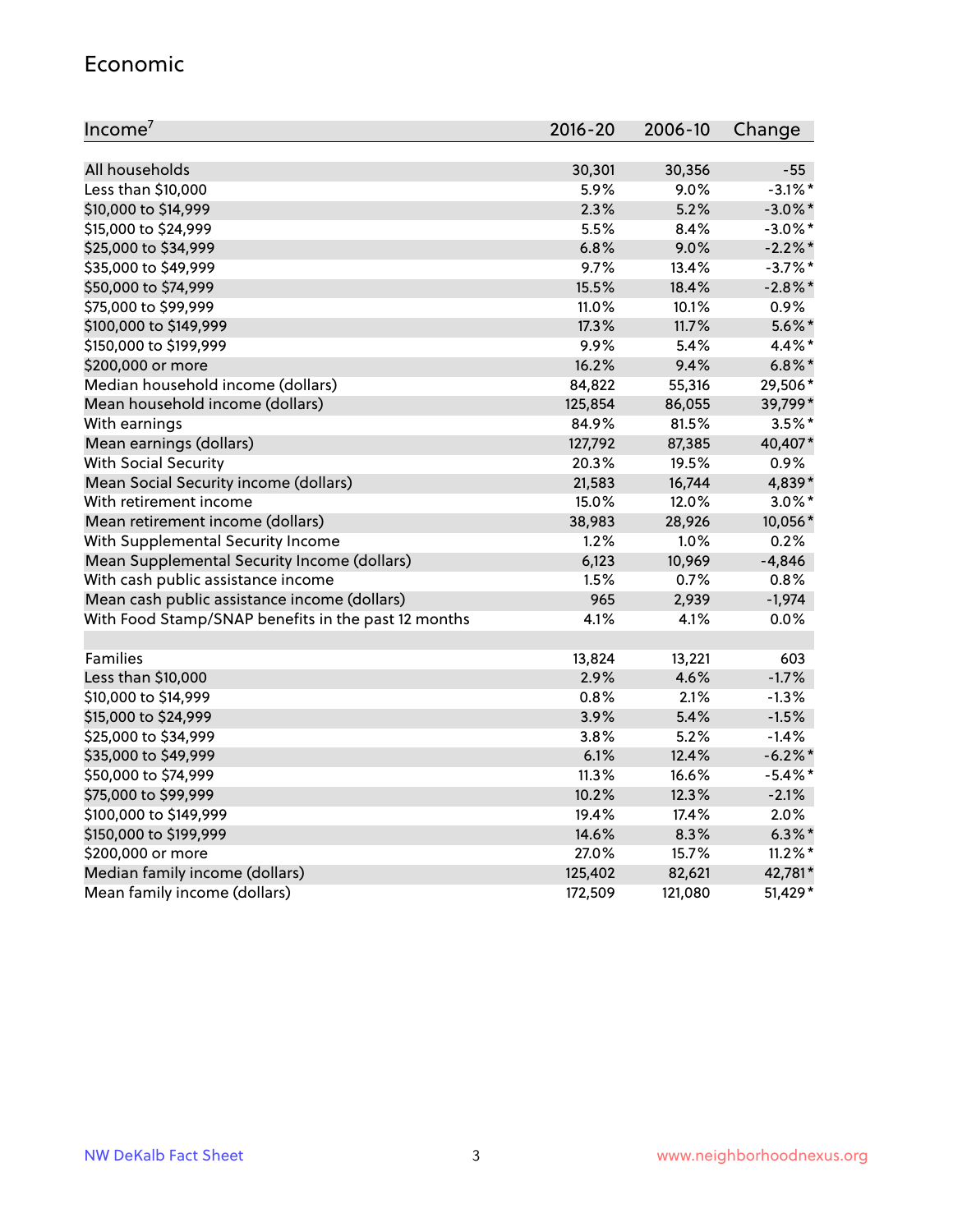#### Economic, continued...

| Income, continued <sup>8</sup>                                        | $2016 - 20$ | 2006-10 | Change     |
|-----------------------------------------------------------------------|-------------|---------|------------|
|                                                                       |             |         |            |
| Nonfamily households                                                  | 16,477      | 17,135  | $-658$     |
| Median nonfamily income (dollars)                                     | 57,910      | 41,245  | 16,665*    |
| Mean nonfamily income (dollars)                                       | 85,277      | 58,264  | 27,013*    |
| Median earnings for workers (dollars)                                 | 50,364      | 36,743  | 13,620*    |
| Median earnings for male full-time, year-round workers                | 71,477      | 52,550  | 18,927*    |
| (dollars)                                                             |             |         |            |
| Median earnings for female full-time, year-round workers<br>(dollars) | 66,068      | 48,946  | 17,122*    |
| Per capita income (dollars)                                           | 54,202      | 39,278  | 14,925*    |
|                                                                       |             |         |            |
| Families and People Below Poverty Level <sup>9</sup>                  | $2016 - 20$ | 2006-10 | Change     |
|                                                                       |             |         |            |
| <b>All families</b>                                                   | 5.1%        | 7.7%    | $-2.6%$    |
| With related children under 18 years                                  | 7.4%        | 11.5%   | $-4.1%$    |
| With related children under 5 years only                              | 9.6%        | 9.7%    | $-0.1%$    |
| Married couple families                                               | 1.9%        | 3.0%    | $-1.1%$    |
| With related children under 18 years                                  | 2.0%        | 3.6%    | $-1.6%$    |
| With related children under 5 years only                              | 2.5%        | 2.1%    | 0.4%       |
| Families with female householder, no husband present                  | 22.1%       | 29.9%   | $-7.9%$    |
| With related children under 18 years                                  | 31.3%       | 36.6%   | $-5.3%$    |
| With related children under 5 years only                              | 50.0%       | 47.8%   | 2.2%       |
|                                                                       |             |         |            |
| All people                                                            | 11.0%       | 14.3%   | $-3.4\%$ * |
| Under 18 years                                                        | 9.6%        | 16.2%   | $-6.6%$    |
| Related children under 18 years                                       | 9.1%        | 15.9%   | $-6.8%$    |
| Related children under 5 years                                        | 11.8%       | 13.5%   | $-1.7%$    |
| Related children 5 to 17 years                                        | 7.6%        | 17.3%   | $-9.7%$    |
| 18 years and over                                                     | 11.3%       | 13.9%   | $-2.7%$    |
| 18 to 64 years                                                        | 12.3%       | 15.4%   | $-3.0%$    |
| 65 years and over                                                     | 5.8%        | 5.7%    | 0.0%       |
| People in families                                                    | 5.8%        | 9.2%    | $-3.4%$    |
| Unrelated individuals 15 years and over                               | 20.0%       | 22.6%   | $-2.6%$    |
|                                                                       |             |         |            |
| Non-Hispanic white people                                             | 8.0%        | 8.3%    | $-0.4%$    |
| Black or African-American people                                      | 20.4%       | 29.2%   | $-8.8\%$ * |
| Asian people                                                          | 15.7%       | 27.4%   | $-11.7%$   |
| Hispanic or Latino people                                             | 5.8%        | 17.7%   | $-11.9%$   |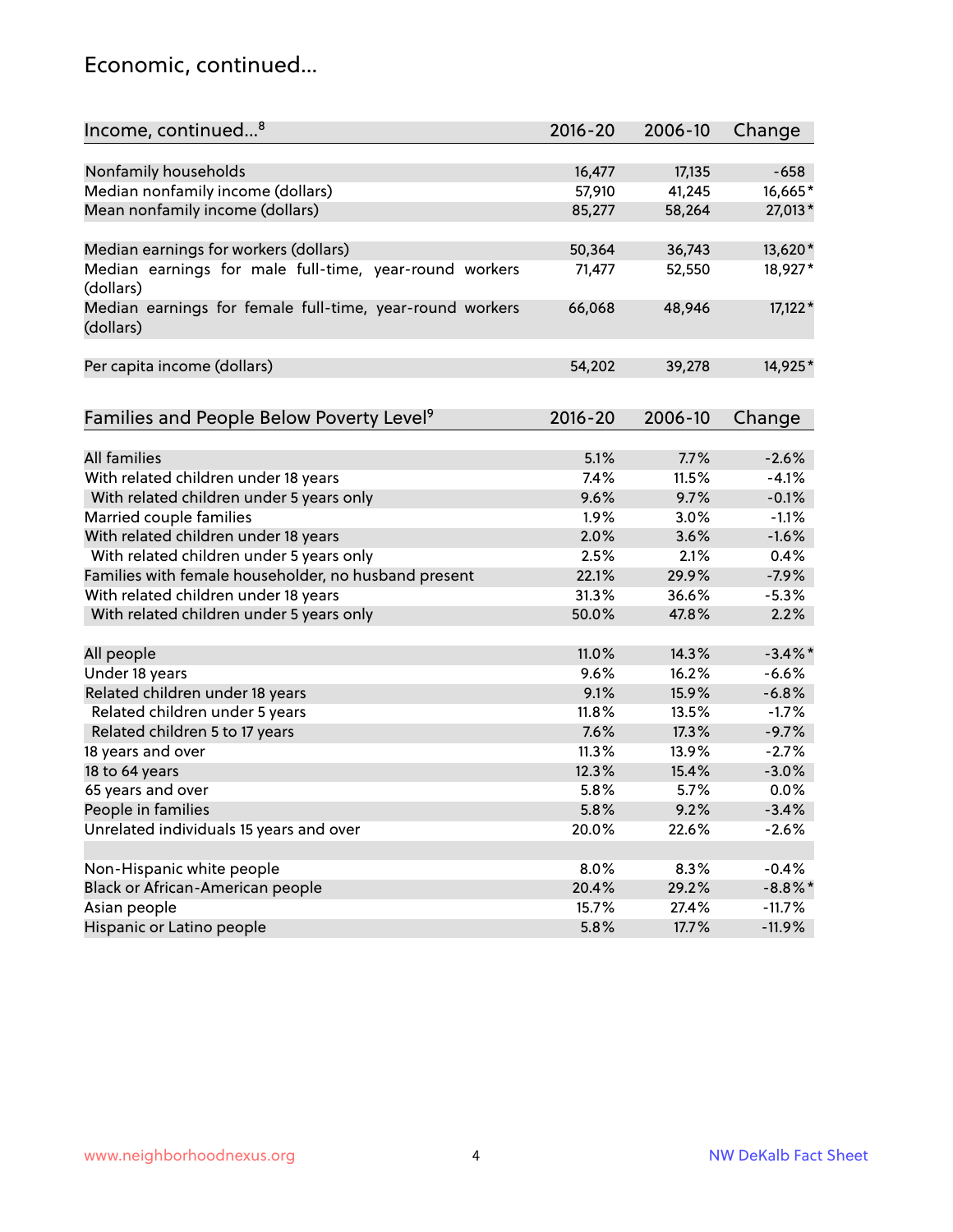## Employment

| Employment Status <sup>10</sup>                                             | $2016 - 20$ | 2006-10 | Change     |
|-----------------------------------------------------------------------------|-------------|---------|------------|
|                                                                             |             |         |            |
| Population 16 years and over                                                | 61,037      | 57,697  | $3,340*$   |
| In labor force                                                              | 68.3%       | 67.9%   | 0.4%       |
| Civilian labor force                                                        | 68.2%       | 67.5%   | 0.7%       |
| Employed                                                                    | 65.5%       | 62.3%   | 3.2%       |
| Unemployed                                                                  | 2.7%        | 5.2%    | $-2.5%$    |
| <b>Armed Forces</b>                                                         | 0.1%        | 0.4%    | $-0.3%$    |
| Not in labor force                                                          | 31.7%       | 32.1%   | $-0.4%$    |
| Civilian labor force                                                        |             |         |            |
|                                                                             | 41,631      | 38,962  | $2,669*$   |
| <b>Unemployment Rate</b>                                                    | 4.0%        | 7.7%    | $-3.8%$    |
| Females 16 years and over                                                   | 32,747      | 30,056  | $2,691*$   |
| In labor force                                                              | 62.7%       | 61.8%   | 0.9%       |
| Civilian labor force                                                        | 62.6%       | 61.8%   | 0.8%       |
| Employed                                                                    | 60.6%       | 56.5%   | 4.2%       |
|                                                                             |             |         |            |
| Own children of the householder under 6 years                               | 5,041       | 4,873   | 168        |
| All parents in family in labor force                                        | 65.5%       | 69.2%   | $-3.7%$    |
| Own children of the householder 6 to 17 years                               | 6,770       | 6,216   | 554        |
| All parents in family in labor force                                        | 72.6%       | 73.1%   | $-0.4%$    |
|                                                                             |             |         |            |
| Industry <sup>11</sup>                                                      | $2016 - 20$ | 2006-10 | Change     |
|                                                                             |             |         |            |
| Civilian employed population 16 years and over                              | 39,979      | 35,948  | 4,031*     |
| Agriculture, forestry, fishing and hunting, and mining                      | $0.0\%$     | 0.0%    | 0.0%       |
| Construction                                                                | 2.1%        | 3.8%    | $-1.7%$    |
| Manufacturing                                                               | 5.5%        | 4.3%    | 1.2%       |
| Wholesale trade                                                             | 2.1%        | 2.2%    | $-0.1%$    |
| Retail trade                                                                | 8.7%        | 7.5%    | 1.2%       |
| Transportation and warehousing, and utilities                               | 3.0%        | 3.2%    | $-0.3%$    |
| Information                                                                 | 3.5%        | 4.3%    | $-0.7%$    |
| Finance and insurance, and real estate and rental and leasing               | 7.2%        | 6.7%    | 0.6%       |
| Professional, scientific, and management, and administrative                | 17.9%       | 16.6%   | 1.2%       |
| and waste management services                                               |             |         |            |
| Educational services, and health care and social assistance                 | 31.9%       | 29.7%   | $2.2\%$ *  |
| Arts, entertainment, and recreation, and accommodation and<br>food services | 8.7%        | 10.4%   | $-1.7%$    |
| Other services, except public administration                                | 4.9%        | 5.4%    | $-0.5%$    |
| Public administration                                                       | 4.4%        | 5.8%    | $-1.4\%$ * |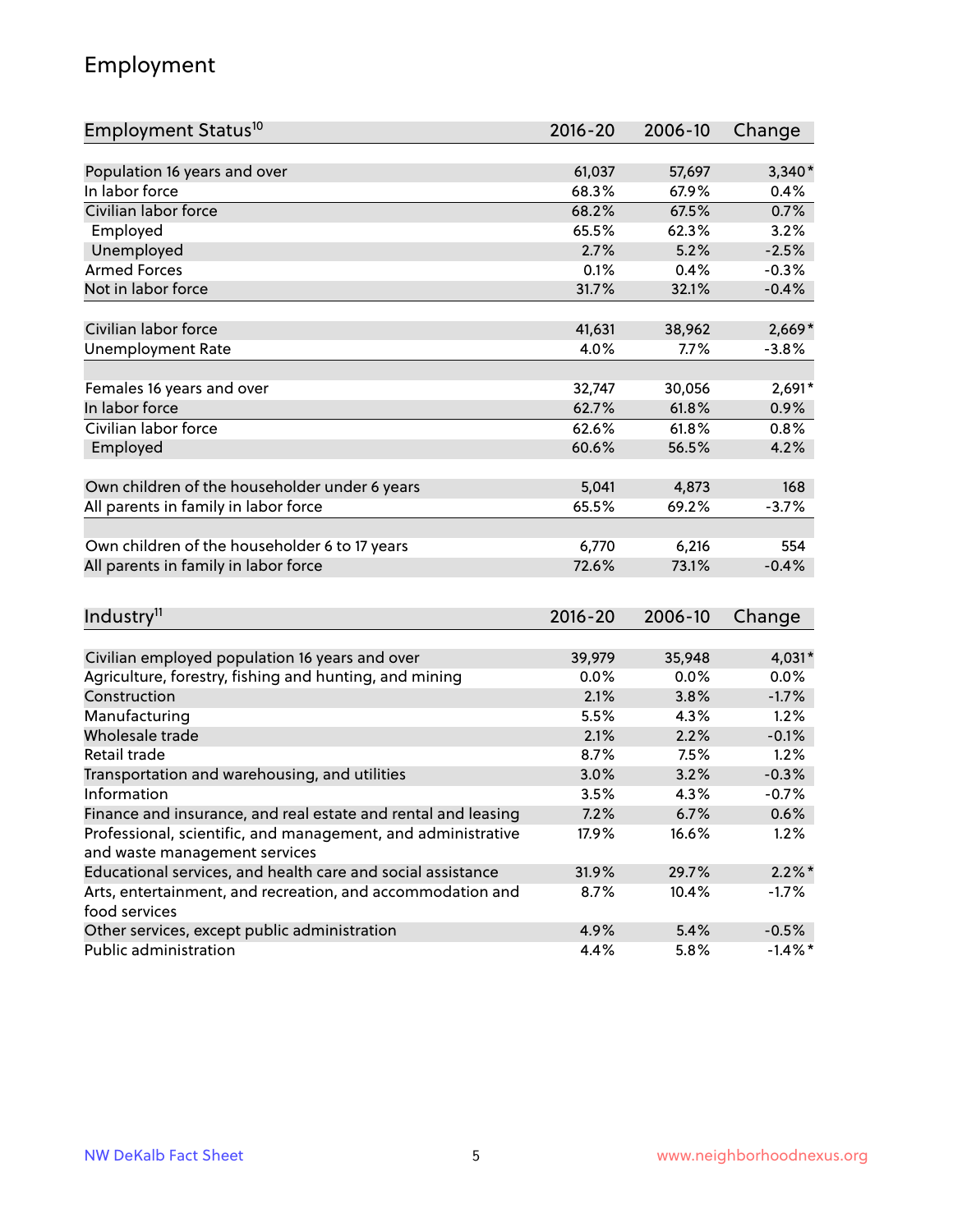# Employment, continued...

| Occupation <sup>12</sup>                                     | $2016 - 20$ | 2006-10 | Change     |
|--------------------------------------------------------------|-------------|---------|------------|
| Civilian employed population 16 years and over               | 39,979      | 35,948  | 4,031*     |
| Management, business, science, and arts occupations          | 67.0%       | 61.7%   | 5.3%       |
| Service occupations                                          | 10.0%       | 11.5%   | $-1.5%$    |
| Sales and office occupations                                 | 16.0%       | 18.5%   | $-2.6\%$ * |
| Natural<br>and<br>maintenance<br>resources,<br>construction, | 2.3%        | 4.5%    | $-2.2%$    |
| occupations                                                  |             |         |            |
| Production, transportation, and material moving occupations  | 4.8%        | 3.8%    | 1.0%       |
| Class of Worker <sup>13</sup>                                | 2016-20     | 2006-10 | Change     |
|                                                              |             |         |            |
| Civilian employed population 16 years and over               | 39,979      | 35,948  | 4,031*     |
| Private wage and salary workers                              | 82.0%       | 79.0%   | 3.0%       |
| Government workers                                           | 13.0%       | 14.4%   | $-1.5%$    |
| Self-employed in own not incorporated business workers       | 4.8%        | 6.4%    | $-1.5%$    |
| Unpaid family workers                                        | 0.1%        | 0.2%    | $-0.0%$    |
| Job Flows <sup>14</sup>                                      | 2019        | 2010    | Change     |
|                                                              |             |         |            |
| Total Jobs in district                                       | 73,746      | 73,942  | $-196$     |
| Held by residents of district                                | 9.1%        | 8.4%    | 0.7%       |
| Held by non-residents of district                            | 90.9%       | 91.6%   | $-0.7%$    |
| Jobs by Industry Sector <sup>15</sup>                        | 2019        | 2010    | Change     |
| Total Jobs in district                                       | 73,746      | 73,942  | $-196$     |
|                                                              |             | 3.1%    |            |
| Goods Producing sectors                                      | 3.4%        |         | 0.2%       |
| Trade, Transportation, and Utilities sectors                 | 8.6%        | 7.6%    | 1.0%       |
| All Other Services sectors                                   | 88.0%       | 89.3%   | $-1.3%$    |
| Total Jobs in district held by district residents            | 6,736       | 6,209   | 527        |
| <b>Goods Producing sectors</b>                               | 2.2%        | 2.0%    | 0.2%       |
| Trade, Transportation, and Utilities sectors                 | 4.0%        | 4.7%    | $-0.7%$    |
| All Other Services sectors                                   | 93.8%       | 93.3%   | 0.5%       |
|                                                              |             |         |            |
| Jobs by Earnings <sup>16</sup>                               | 2019        | 2010    | Change     |
| Total Jobs in district                                       | 73,746      | 73,942  | $-196$     |
| Jobs with earnings \$1250/month or less                      | 18.5%       | 16.8%   | 1.7%       |
| Jobs with earnings \$1251/month to \$3333/month              | 27.9%       | 32.7%   | $-4.8%$    |
|                                                              |             |         |            |
| Jobs with earnings greater than \$3333/month                 | 53.6%       | 50.5%   | 3.1%       |
| Total Jobs in district held by district residents            | 6,736       | 6,209   | 527        |
| Jobs with earnings \$1250/month or less                      | 18.6%       | 16.9%   | 1.7%       |
| Jobs with earnings \$1251/month to \$3333/month              | 24.3%       | 28.1%   | $-3.8%$    |
| Jobs with earnings greater than \$3333/month                 | 57.1%       | 55.0%   | 2.1%       |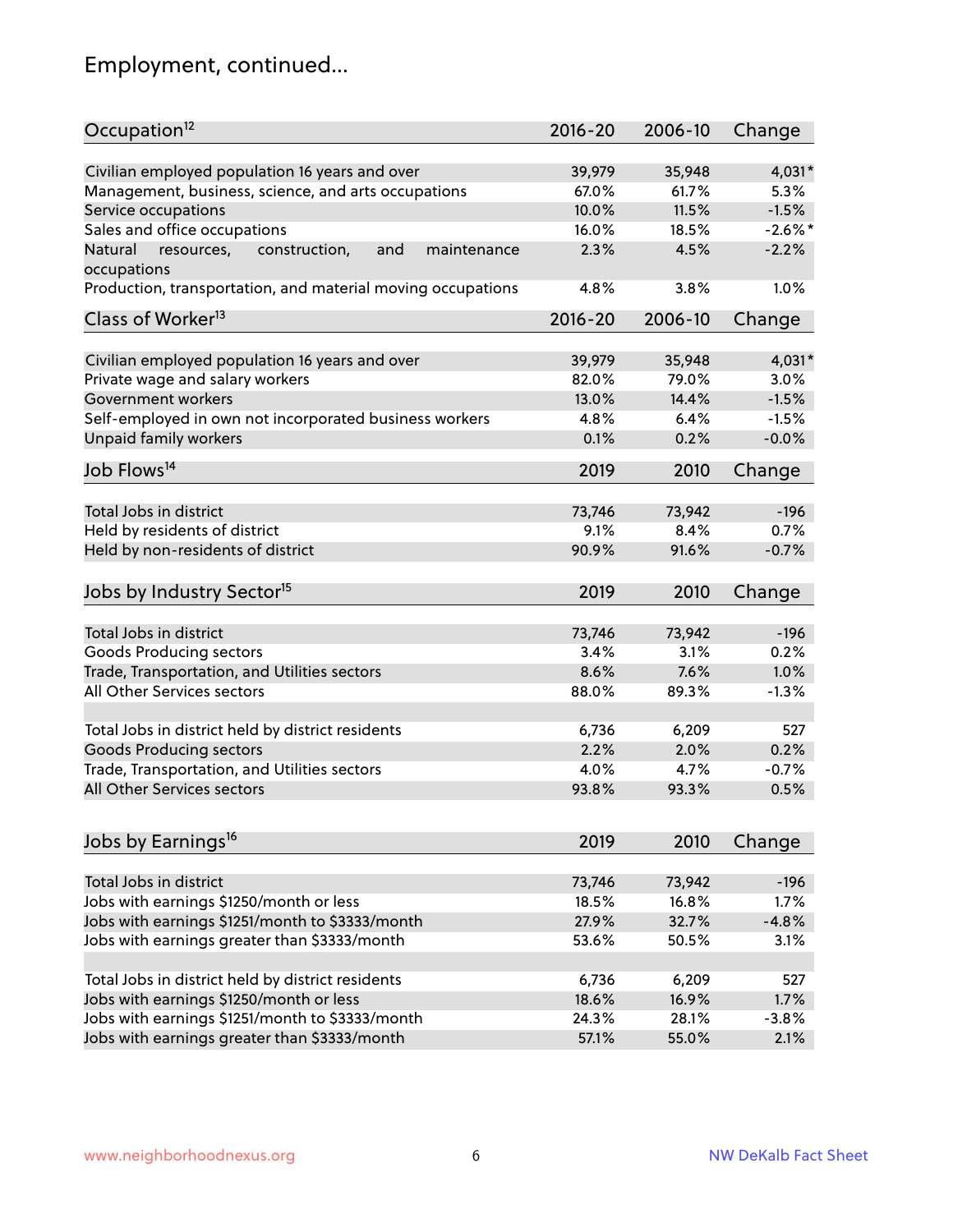# Employment, continued...

| Jobs by Age of Worker <sup>17</sup>               | 2019   | 2010   | Change  |
|---------------------------------------------------|--------|--------|---------|
|                                                   |        |        |         |
| Total Jobs in district                            | 73,746 | 73,942 | $-196$  |
| Jobs with workers age 29 or younger               | 22.2%  | 18.3%  | 3.8%    |
| Jobs with workers age 30 to 54                    | 56.3%  | 63.3%  | $-7.0%$ |
| Jobs with workers age 55 or older                 | 21.6%  | 18.4%  | 3.1%    |
|                                                   |        |        |         |
| Total Jobs in district held by district residents | 6,736  | 6.209  | 527     |
| Jobs with workers age 29 or younger               | 28.0%  | 22.8%  | 5.2%    |
| Jobs with workers age 30 to 54                    | 50.7%  | 57.4%  | $-6.6%$ |
| Jobs with workers age 55 or older                 | 21.2%  | 19.8%  | 1.4%    |

#### Education

| School Enrollment <sup>18</sup>                | $2016 - 20$ | 2006-10 | Change     |
|------------------------------------------------|-------------|---------|------------|
|                                                |             |         |            |
| Population 3 years and over enrolled in school | 20,805      | 20,107  | 698        |
| Nursery school, preschool                      | 5.3%        | 5.7%    | $-0.4%$    |
| Kindergarten                                   | 4.0%        | 4.5%    | $-0.6%$    |
| Elementary school (grades 1-8)                 | 24.0%       | 23.3%   | 0.7%       |
| High school (grades 9-12)                      | 10.6%       | 9.8%    | 0.8%       |
| College or graduate school                     | 56.1%       | 56.7%   | $-0.5%$    |
| Educational Attainment <sup>19</sup>           | $2016 - 20$ | 2006-10 | Change     |
|                                                |             |         |            |
| Population 25 years and over                   | 49,242      | 46,752  | $2,490*$   |
| Less than 9th grade                            | 1.9%        | 3.1%    | $-1.2%$    |
| 9th to 12th grade, no diploma                  | 2.2%        | 3.6%    | $-1.4%$    |
| High school graduate (includes equivalency)    | 9.4%        | 14.4%   | $-5.0\%$ * |
| Some college, no degree                        | 10.1%       | 13.9%   | $-3.9\%$ * |
| Associate's degree                             | 3.2%        | 4.2%    | $-1.0%$    |
| Bachelor's degree                              | 36.6%       | 30.9%   | $5.7\%$ *  |
| Graduate or professional degree                | 36.7%       | 29.9%   | $6.8\%$ *  |
|                                                |             |         |            |
| Percent high school graduate or higher         | 95.9%       | 93.3%   | 2.6%       |
| Percent bachelor's degree or higher            | 73.3%       | 60.8%   | 12.5%*     |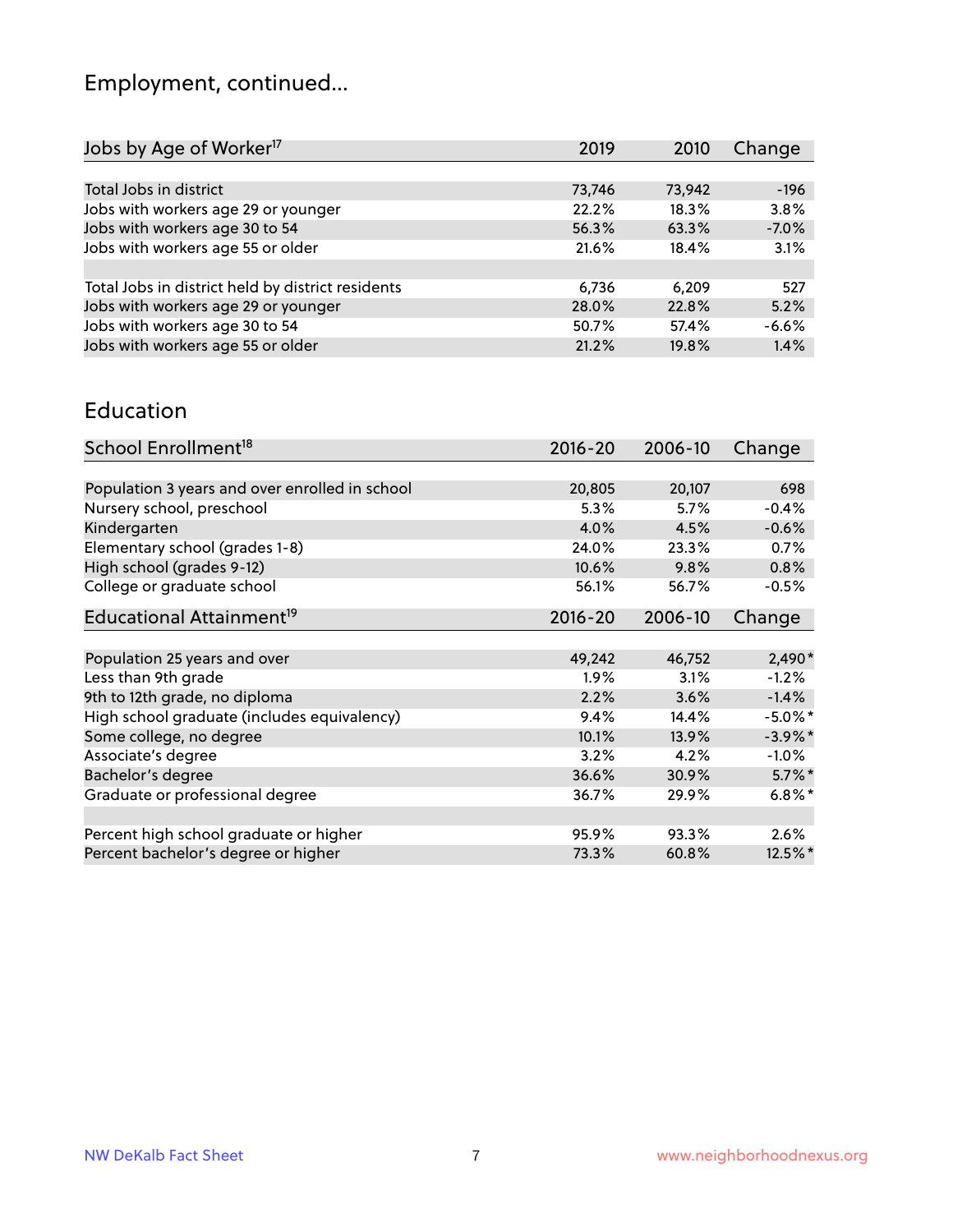## Housing

| Households by Type <sup>20</sup>                     | 2016-20     | 2006-10 | Change     |
|------------------------------------------------------|-------------|---------|------------|
|                                                      |             |         |            |
| <b>Total households</b>                              | 30,301      | 30,356  | $-55$      |
| Family households (families)                         | 45.6%       | 43.6%   | 2.1%       |
| With own children under 18 years                     | 20.0%       | 20.0%   | 0.0%       |
| Married-couple family                                | 35.7%       | 34.8%   | 0.9%       |
| With own children of the householder under 18 years  | 15.0%       | 15.1%   | $-0.2%$    |
| Male householder, no wife present, family            | 2.9%        | 1.7%    | 1.2%       |
| With own children of the householder under 18 years  | 1.6%        | 0.6%    | 0.9%       |
| Female householder, no husband present, family       | 7.0%        | 7.1%    | $-0.0%$    |
| With own children of the householder under 18 years  | 3.5%        | 4.2%    | $-0.7%$    |
| Nonfamily households                                 | 54.4%       | 56.4%   | $-2.1%$    |
| Householder living alone                             | 39.4%       | 42.3%   | $-2.9\%$ * |
| 65 years and over                                    | 11.6%       | 10.7%   | 0.9%       |
|                                                      |             |         |            |
| Households with one or more people under 18 years    | 20.9%       | 21.1%   | $-0.1%$    |
| Households with one or more people 65 years and over | 21.9%       | 19.5%   | $2.5\%$ *  |
|                                                      |             |         | $0.11*$    |
| Average household size                               | 2.20        | 2.09    |            |
| Average family size                                  | 3.06        | 2.96    | 0.10       |
| Housing Occupancy <sup>21</sup>                      | $2016 - 20$ | 2006-10 | Change     |
|                                                      |             |         |            |
| Total housing units                                  | 33,649      | 33,705  | $-56$      |
| Occupied housing units                               | 90.1%       | 90.1%   | $-0.0%$    |
| Vacant housing units                                 | 9.9%        | 9.9%    | 0.0%       |
| Homeowner vacancy rate                               | 1.2         | 5.1     | $-3.9*$    |
| Rental vacancy rate                                  | 6.0         | 7.1     | $-1.1$     |
|                                                      |             |         |            |
| Units in Structure <sup>22</sup>                     | 2016-20     | 2006-10 | Change     |
| Total housing units                                  | 33,649      | 33,705  | $-56$      |
| 1-unit, detached                                     | 41.1%       | 43.4%   | $-2.4\%$ * |
| 1-unit, attached                                     | 8.8%        | 5.1%    | $3.7\%$ *  |
| 2 units                                              | 1.1%        | 1.4%    | $-0.3%$    |
| 3 or 4 units                                         | 4.3%        | 5.3%    | $-1.0%$    |
| 5 to 9 units                                         | 9.5%        | 10.6%   | $-1.2%$    |
| 10 to 19 units                                       | 10.5%       | 13.2%   | $-2.7\%$ * |
| 20 or more units                                     | 24.6%       | 20.6%   | $3.9\%$ *  |
| Mobile home                                          | 0.1%        | 0.1%    | $0.0\%$    |
| Boat, RV, van, etc.                                  | 0.0%        | 0.2%    | $-0.2%$    |
|                                                      |             |         |            |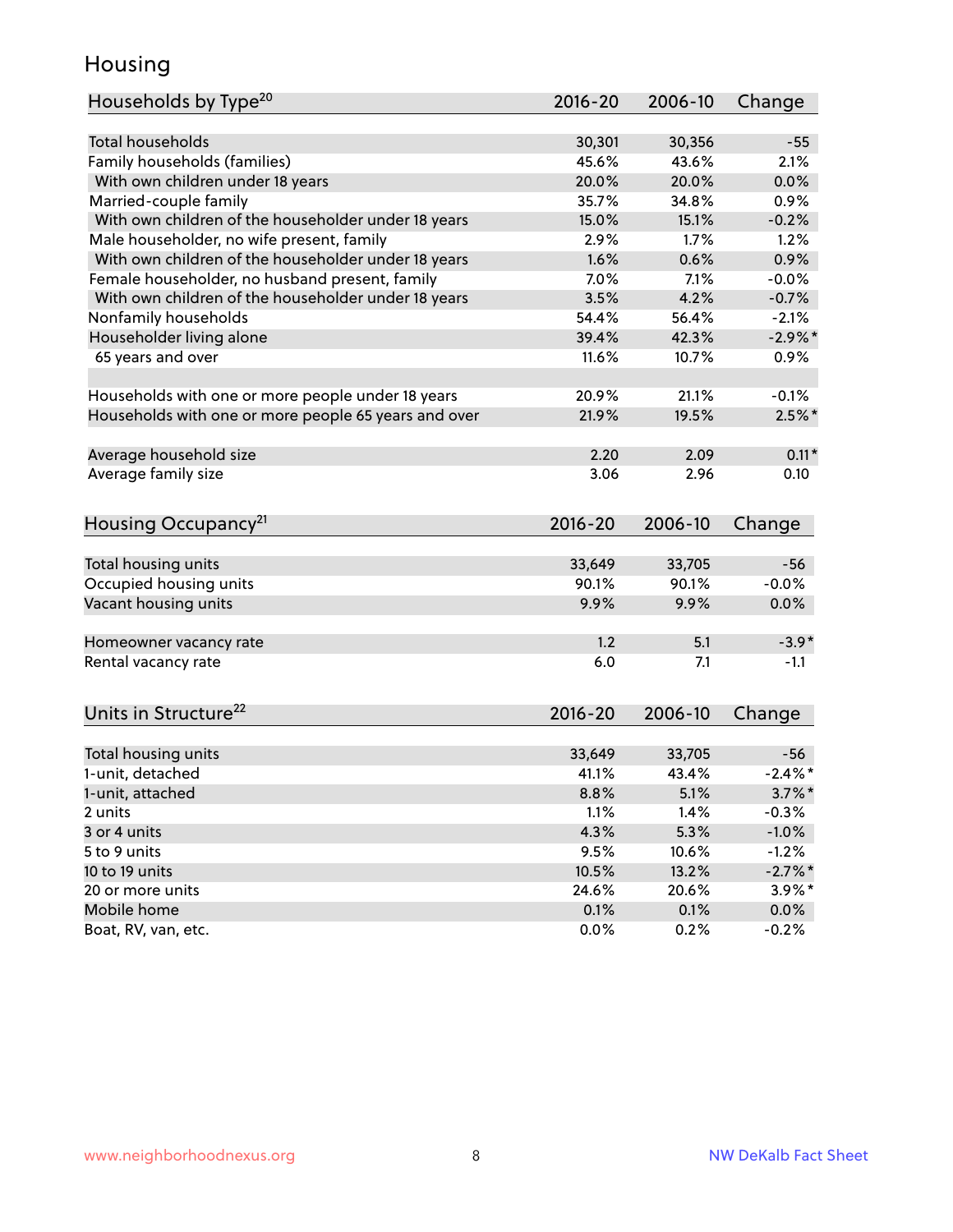## Housing, Continued...

| Total housing units<br>33,705<br>33,649<br>$-56$<br>Built 2014 or later<br>3.2%<br>(X)<br>(X)<br>Built 2010 to 2013<br>2.8%<br>(X)<br>(X)<br>Built 2000 to 2009<br>14.6%<br>13.0%<br>1.7%<br>13.8%<br>12.5%<br>1.3%<br>Built 1990 to 1999<br>Built 1980 to 1989<br>15.7%<br>16.6%<br>$-0.9%$<br>Built 1970 to 1979<br>7.8%<br>10.6%<br>$-2.8\%$ *<br>Built 1960 to 1969<br>13.8%<br>$-3.5%$ *<br>17.4%<br>Built 1950 to 1959<br>17.7%<br>18.7%<br>$-1.0%$<br>6.2%<br>Built 1940 to 1949<br>5.9%<br>0.2%<br>4.4%<br>Built 1939 or earlier<br>5.4%<br>$-1.0%$<br>$2016 - 20$<br>2006-10<br>Change<br>Occupied housing units<br>30,301<br>30,356<br>$-55$<br>$2.4\%$ *<br>50.3%<br>47.9%<br>Owner-occupied<br>$-2.4%$<br>Renter-occupied<br>49.7%<br>52.1%<br>Average household size of owner-occupied unit<br>2.32<br>2.17<br>$0.15*$<br>Average household size of renter-occupied unit<br>2.02<br>0.07<br>2.08<br>Residence 1 Year Ago <sup>25</sup><br>$2016 - 20$<br>2006-10<br>Change<br>$3,754*$<br>Population 1 year and over<br>71,401<br>67,647<br>Same house<br>71.1%<br>$7.1\%$ *<br>78.2%<br>Different house in the U.S.<br>26.0%<br>$-6.1\%$ *<br>20.0%<br>7.9%<br>10.8%<br>$-2.9\%$ *<br>Same county<br>Different county<br>12.1%<br>15.3%<br>$-3.2\%$ *<br>Same state<br>6.7%<br>8.0%<br>$-1.3%$<br>7.3%<br>Different state<br>5.5%<br>$-1.9%$ *<br>1.8%<br>2.9%<br>$-1.1%$<br>Value of Housing Unit <sup>26</sup><br>2016-20<br>2006-10<br>Change<br>703*<br>Owner-occupied units<br>15,242<br>14,539<br>Less than \$50,000<br>0.9%<br>$-0.0%$<br>0.9%<br>2.6%<br>\$50,000 to \$99,999<br>2.2%<br>$-0.4%$<br>$-2.4%$<br>\$100,000 to \$149,999<br>3.1%<br>5.5%<br>8.0%<br>$-3.7\%$ *<br>\$150,000 to \$199,999<br>11.7%<br>\$200,000 to \$299,999<br>$-8.1\%$ *<br>19.0%<br>27.0%<br>37.7%<br>$5.0\%$ *<br>\$300,000 to \$499,999<br>32.7%<br>$8.0\%$ *<br>\$500,000 to \$999,999<br>24.6%<br>16.6%<br>1.6%<br>\$1,000,000 or more<br>4.5%<br>2.8%<br>Median (dollars)<br>71,424*<br>381,691<br>310,267<br>Mortgage Status <sup>27</sup><br>$2016 - 20$<br>2006-10<br>Change<br>Owner-occupied units<br>15,242<br>14,539<br>703*<br>Housing units with a mortgage<br>70.1%<br>70.7%<br>$-0.6%$<br>Housing units without a mortgage<br>29.9%<br>29.3%<br>0.6% | Year Structure Built <sup>23</sup> | 2016-20 | 2006-10 | Change |
|---------------------------------------------------------------------------------------------------------------------------------------------------------------------------------------------------------------------------------------------------------------------------------------------------------------------------------------------------------------------------------------------------------------------------------------------------------------------------------------------------------------------------------------------------------------------------------------------------------------------------------------------------------------------------------------------------------------------------------------------------------------------------------------------------------------------------------------------------------------------------------------------------------------------------------------------------------------------------------------------------------------------------------------------------------------------------------------------------------------------------------------------------------------------------------------------------------------------------------------------------------------------------------------------------------------------------------------------------------------------------------------------------------------------------------------------------------------------------------------------------------------------------------------------------------------------------------------------------------------------------------------------------------------------------------------------------------------------------------------------------------------------------------------------------------------------------------------------------------------------------------------------------------------------------------------------------------------------------------------------------------------------------------------------------------------------------------------------------------------------------------------------------------------------------------------------------------------------------------------------------------------------------|------------------------------------|---------|---------|--------|
|                                                                                                                                                                                                                                                                                                                                                                                                                                                                                                                                                                                                                                                                                                                                                                                                                                                                                                                                                                                                                                                                                                                                                                                                                                                                                                                                                                                                                                                                                                                                                                                                                                                                                                                                                                                                                                                                                                                                                                                                                                                                                                                                                                                                                                                                           |                                    |         |         |        |
|                                                                                                                                                                                                                                                                                                                                                                                                                                                                                                                                                                                                                                                                                                                                                                                                                                                                                                                                                                                                                                                                                                                                                                                                                                                                                                                                                                                                                                                                                                                                                                                                                                                                                                                                                                                                                                                                                                                                                                                                                                                                                                                                                                                                                                                                           |                                    |         |         |        |
|                                                                                                                                                                                                                                                                                                                                                                                                                                                                                                                                                                                                                                                                                                                                                                                                                                                                                                                                                                                                                                                                                                                                                                                                                                                                                                                                                                                                                                                                                                                                                                                                                                                                                                                                                                                                                                                                                                                                                                                                                                                                                                                                                                                                                                                                           |                                    |         |         |        |
|                                                                                                                                                                                                                                                                                                                                                                                                                                                                                                                                                                                                                                                                                                                                                                                                                                                                                                                                                                                                                                                                                                                                                                                                                                                                                                                                                                                                                                                                                                                                                                                                                                                                                                                                                                                                                                                                                                                                                                                                                                                                                                                                                                                                                                                                           |                                    |         |         |        |
|                                                                                                                                                                                                                                                                                                                                                                                                                                                                                                                                                                                                                                                                                                                                                                                                                                                                                                                                                                                                                                                                                                                                                                                                                                                                                                                                                                                                                                                                                                                                                                                                                                                                                                                                                                                                                                                                                                                                                                                                                                                                                                                                                                                                                                                                           |                                    |         |         |        |
|                                                                                                                                                                                                                                                                                                                                                                                                                                                                                                                                                                                                                                                                                                                                                                                                                                                                                                                                                                                                                                                                                                                                                                                                                                                                                                                                                                                                                                                                                                                                                                                                                                                                                                                                                                                                                                                                                                                                                                                                                                                                                                                                                                                                                                                                           |                                    |         |         |        |
|                                                                                                                                                                                                                                                                                                                                                                                                                                                                                                                                                                                                                                                                                                                                                                                                                                                                                                                                                                                                                                                                                                                                                                                                                                                                                                                                                                                                                                                                                                                                                                                                                                                                                                                                                                                                                                                                                                                                                                                                                                                                                                                                                                                                                                                                           |                                    |         |         |        |
|                                                                                                                                                                                                                                                                                                                                                                                                                                                                                                                                                                                                                                                                                                                                                                                                                                                                                                                                                                                                                                                                                                                                                                                                                                                                                                                                                                                                                                                                                                                                                                                                                                                                                                                                                                                                                                                                                                                                                                                                                                                                                                                                                                                                                                                                           |                                    |         |         |        |
|                                                                                                                                                                                                                                                                                                                                                                                                                                                                                                                                                                                                                                                                                                                                                                                                                                                                                                                                                                                                                                                                                                                                                                                                                                                                                                                                                                                                                                                                                                                                                                                                                                                                                                                                                                                                                                                                                                                                                                                                                                                                                                                                                                                                                                                                           |                                    |         |         |        |
|                                                                                                                                                                                                                                                                                                                                                                                                                                                                                                                                                                                                                                                                                                                                                                                                                                                                                                                                                                                                                                                                                                                                                                                                                                                                                                                                                                                                                                                                                                                                                                                                                                                                                                                                                                                                                                                                                                                                                                                                                                                                                                                                                                                                                                                                           |                                    |         |         |        |
|                                                                                                                                                                                                                                                                                                                                                                                                                                                                                                                                                                                                                                                                                                                                                                                                                                                                                                                                                                                                                                                                                                                                                                                                                                                                                                                                                                                                                                                                                                                                                                                                                                                                                                                                                                                                                                                                                                                                                                                                                                                                                                                                                                                                                                                                           |                                    |         |         |        |
|                                                                                                                                                                                                                                                                                                                                                                                                                                                                                                                                                                                                                                                                                                                                                                                                                                                                                                                                                                                                                                                                                                                                                                                                                                                                                                                                                                                                                                                                                                                                                                                                                                                                                                                                                                                                                                                                                                                                                                                                                                                                                                                                                                                                                                                                           |                                    |         |         |        |
|                                                                                                                                                                                                                                                                                                                                                                                                                                                                                                                                                                                                                                                                                                                                                                                                                                                                                                                                                                                                                                                                                                                                                                                                                                                                                                                                                                                                                                                                                                                                                                                                                                                                                                                                                                                                                                                                                                                                                                                                                                                                                                                                                                                                                                                                           | Housing Tenure <sup>24</sup>       |         |         |        |
|                                                                                                                                                                                                                                                                                                                                                                                                                                                                                                                                                                                                                                                                                                                                                                                                                                                                                                                                                                                                                                                                                                                                                                                                                                                                                                                                                                                                                                                                                                                                                                                                                                                                                                                                                                                                                                                                                                                                                                                                                                                                                                                                                                                                                                                                           |                                    |         |         |        |
|                                                                                                                                                                                                                                                                                                                                                                                                                                                                                                                                                                                                                                                                                                                                                                                                                                                                                                                                                                                                                                                                                                                                                                                                                                                                                                                                                                                                                                                                                                                                                                                                                                                                                                                                                                                                                                                                                                                                                                                                                                                                                                                                                                                                                                                                           |                                    |         |         |        |
|                                                                                                                                                                                                                                                                                                                                                                                                                                                                                                                                                                                                                                                                                                                                                                                                                                                                                                                                                                                                                                                                                                                                                                                                                                                                                                                                                                                                                                                                                                                                                                                                                                                                                                                                                                                                                                                                                                                                                                                                                                                                                                                                                                                                                                                                           |                                    |         |         |        |
|                                                                                                                                                                                                                                                                                                                                                                                                                                                                                                                                                                                                                                                                                                                                                                                                                                                                                                                                                                                                                                                                                                                                                                                                                                                                                                                                                                                                                                                                                                                                                                                                                                                                                                                                                                                                                                                                                                                                                                                                                                                                                                                                                                                                                                                                           |                                    |         |         |        |
|                                                                                                                                                                                                                                                                                                                                                                                                                                                                                                                                                                                                                                                                                                                                                                                                                                                                                                                                                                                                                                                                                                                                                                                                                                                                                                                                                                                                                                                                                                                                                                                                                                                                                                                                                                                                                                                                                                                                                                                                                                                                                                                                                                                                                                                                           |                                    |         |         |        |
|                                                                                                                                                                                                                                                                                                                                                                                                                                                                                                                                                                                                                                                                                                                                                                                                                                                                                                                                                                                                                                                                                                                                                                                                                                                                                                                                                                                                                                                                                                                                                                                                                                                                                                                                                                                                                                                                                                                                                                                                                                                                                                                                                                                                                                                                           |                                    |         |         |        |
|                                                                                                                                                                                                                                                                                                                                                                                                                                                                                                                                                                                                                                                                                                                                                                                                                                                                                                                                                                                                                                                                                                                                                                                                                                                                                                                                                                                                                                                                                                                                                                                                                                                                                                                                                                                                                                                                                                                                                                                                                                                                                                                                                                                                                                                                           |                                    |         |         |        |
|                                                                                                                                                                                                                                                                                                                                                                                                                                                                                                                                                                                                                                                                                                                                                                                                                                                                                                                                                                                                                                                                                                                                                                                                                                                                                                                                                                                                                                                                                                                                                                                                                                                                                                                                                                                                                                                                                                                                                                                                                                                                                                                                                                                                                                                                           |                                    |         |         |        |
|                                                                                                                                                                                                                                                                                                                                                                                                                                                                                                                                                                                                                                                                                                                                                                                                                                                                                                                                                                                                                                                                                                                                                                                                                                                                                                                                                                                                                                                                                                                                                                                                                                                                                                                                                                                                                                                                                                                                                                                                                                                                                                                                                                                                                                                                           |                                    |         |         |        |
|                                                                                                                                                                                                                                                                                                                                                                                                                                                                                                                                                                                                                                                                                                                                                                                                                                                                                                                                                                                                                                                                                                                                                                                                                                                                                                                                                                                                                                                                                                                                                                                                                                                                                                                                                                                                                                                                                                                                                                                                                                                                                                                                                                                                                                                                           |                                    |         |         |        |
|                                                                                                                                                                                                                                                                                                                                                                                                                                                                                                                                                                                                                                                                                                                                                                                                                                                                                                                                                                                                                                                                                                                                                                                                                                                                                                                                                                                                                                                                                                                                                                                                                                                                                                                                                                                                                                                                                                                                                                                                                                                                                                                                                                                                                                                                           |                                    |         |         |        |
|                                                                                                                                                                                                                                                                                                                                                                                                                                                                                                                                                                                                                                                                                                                                                                                                                                                                                                                                                                                                                                                                                                                                                                                                                                                                                                                                                                                                                                                                                                                                                                                                                                                                                                                                                                                                                                                                                                                                                                                                                                                                                                                                                                                                                                                                           |                                    |         |         |        |
|                                                                                                                                                                                                                                                                                                                                                                                                                                                                                                                                                                                                                                                                                                                                                                                                                                                                                                                                                                                                                                                                                                                                                                                                                                                                                                                                                                                                                                                                                                                                                                                                                                                                                                                                                                                                                                                                                                                                                                                                                                                                                                                                                                                                                                                                           |                                    |         |         |        |
|                                                                                                                                                                                                                                                                                                                                                                                                                                                                                                                                                                                                                                                                                                                                                                                                                                                                                                                                                                                                                                                                                                                                                                                                                                                                                                                                                                                                                                                                                                                                                                                                                                                                                                                                                                                                                                                                                                                                                                                                                                                                                                                                                                                                                                                                           |                                    |         |         |        |
|                                                                                                                                                                                                                                                                                                                                                                                                                                                                                                                                                                                                                                                                                                                                                                                                                                                                                                                                                                                                                                                                                                                                                                                                                                                                                                                                                                                                                                                                                                                                                                                                                                                                                                                                                                                                                                                                                                                                                                                                                                                                                                                                                                                                                                                                           |                                    |         |         |        |
|                                                                                                                                                                                                                                                                                                                                                                                                                                                                                                                                                                                                                                                                                                                                                                                                                                                                                                                                                                                                                                                                                                                                                                                                                                                                                                                                                                                                                                                                                                                                                                                                                                                                                                                                                                                                                                                                                                                                                                                                                                                                                                                                                                                                                                                                           | Abroad                             |         |         |        |
|                                                                                                                                                                                                                                                                                                                                                                                                                                                                                                                                                                                                                                                                                                                                                                                                                                                                                                                                                                                                                                                                                                                                                                                                                                                                                                                                                                                                                                                                                                                                                                                                                                                                                                                                                                                                                                                                                                                                                                                                                                                                                                                                                                                                                                                                           |                                    |         |         |        |
|                                                                                                                                                                                                                                                                                                                                                                                                                                                                                                                                                                                                                                                                                                                                                                                                                                                                                                                                                                                                                                                                                                                                                                                                                                                                                                                                                                                                                                                                                                                                                                                                                                                                                                                                                                                                                                                                                                                                                                                                                                                                                                                                                                                                                                                                           |                                    |         |         |        |
|                                                                                                                                                                                                                                                                                                                                                                                                                                                                                                                                                                                                                                                                                                                                                                                                                                                                                                                                                                                                                                                                                                                                                                                                                                                                                                                                                                                                                                                                                                                                                                                                                                                                                                                                                                                                                                                                                                                                                                                                                                                                                                                                                                                                                                                                           |                                    |         |         |        |
|                                                                                                                                                                                                                                                                                                                                                                                                                                                                                                                                                                                                                                                                                                                                                                                                                                                                                                                                                                                                                                                                                                                                                                                                                                                                                                                                                                                                                                                                                                                                                                                                                                                                                                                                                                                                                                                                                                                                                                                                                                                                                                                                                                                                                                                                           |                                    |         |         |        |
|                                                                                                                                                                                                                                                                                                                                                                                                                                                                                                                                                                                                                                                                                                                                                                                                                                                                                                                                                                                                                                                                                                                                                                                                                                                                                                                                                                                                                                                                                                                                                                                                                                                                                                                                                                                                                                                                                                                                                                                                                                                                                                                                                                                                                                                                           |                                    |         |         |        |
|                                                                                                                                                                                                                                                                                                                                                                                                                                                                                                                                                                                                                                                                                                                                                                                                                                                                                                                                                                                                                                                                                                                                                                                                                                                                                                                                                                                                                                                                                                                                                                                                                                                                                                                                                                                                                                                                                                                                                                                                                                                                                                                                                                                                                                                                           |                                    |         |         |        |
|                                                                                                                                                                                                                                                                                                                                                                                                                                                                                                                                                                                                                                                                                                                                                                                                                                                                                                                                                                                                                                                                                                                                                                                                                                                                                                                                                                                                                                                                                                                                                                                                                                                                                                                                                                                                                                                                                                                                                                                                                                                                                                                                                                                                                                                                           |                                    |         |         |        |
|                                                                                                                                                                                                                                                                                                                                                                                                                                                                                                                                                                                                                                                                                                                                                                                                                                                                                                                                                                                                                                                                                                                                                                                                                                                                                                                                                                                                                                                                                                                                                                                                                                                                                                                                                                                                                                                                                                                                                                                                                                                                                                                                                                                                                                                                           |                                    |         |         |        |
|                                                                                                                                                                                                                                                                                                                                                                                                                                                                                                                                                                                                                                                                                                                                                                                                                                                                                                                                                                                                                                                                                                                                                                                                                                                                                                                                                                                                                                                                                                                                                                                                                                                                                                                                                                                                                                                                                                                                                                                                                                                                                                                                                                                                                                                                           |                                    |         |         |        |
|                                                                                                                                                                                                                                                                                                                                                                                                                                                                                                                                                                                                                                                                                                                                                                                                                                                                                                                                                                                                                                                                                                                                                                                                                                                                                                                                                                                                                                                                                                                                                                                                                                                                                                                                                                                                                                                                                                                                                                                                                                                                                                                                                                                                                                                                           |                                    |         |         |        |
|                                                                                                                                                                                                                                                                                                                                                                                                                                                                                                                                                                                                                                                                                                                                                                                                                                                                                                                                                                                                                                                                                                                                                                                                                                                                                                                                                                                                                                                                                                                                                                                                                                                                                                                                                                                                                                                                                                                                                                                                                                                                                                                                                                                                                                                                           |                                    |         |         |        |
|                                                                                                                                                                                                                                                                                                                                                                                                                                                                                                                                                                                                                                                                                                                                                                                                                                                                                                                                                                                                                                                                                                                                                                                                                                                                                                                                                                                                                                                                                                                                                                                                                                                                                                                                                                                                                                                                                                                                                                                                                                                                                                                                                                                                                                                                           |                                    |         |         |        |
|                                                                                                                                                                                                                                                                                                                                                                                                                                                                                                                                                                                                                                                                                                                                                                                                                                                                                                                                                                                                                                                                                                                                                                                                                                                                                                                                                                                                                                                                                                                                                                                                                                                                                                                                                                                                                                                                                                                                                                                                                                                                                                                                                                                                                                                                           |                                    |         |         |        |
|                                                                                                                                                                                                                                                                                                                                                                                                                                                                                                                                                                                                                                                                                                                                                                                                                                                                                                                                                                                                                                                                                                                                                                                                                                                                                                                                                                                                                                                                                                                                                                                                                                                                                                                                                                                                                                                                                                                                                                                                                                                                                                                                                                                                                                                                           |                                    |         |         |        |
|                                                                                                                                                                                                                                                                                                                                                                                                                                                                                                                                                                                                                                                                                                                                                                                                                                                                                                                                                                                                                                                                                                                                                                                                                                                                                                                                                                                                                                                                                                                                                                                                                                                                                                                                                                                                                                                                                                                                                                                                                                                                                                                                                                                                                                                                           |                                    |         |         |        |
|                                                                                                                                                                                                                                                                                                                                                                                                                                                                                                                                                                                                                                                                                                                                                                                                                                                                                                                                                                                                                                                                                                                                                                                                                                                                                                                                                                                                                                                                                                                                                                                                                                                                                                                                                                                                                                                                                                                                                                                                                                                                                                                                                                                                                                                                           |                                    |         |         |        |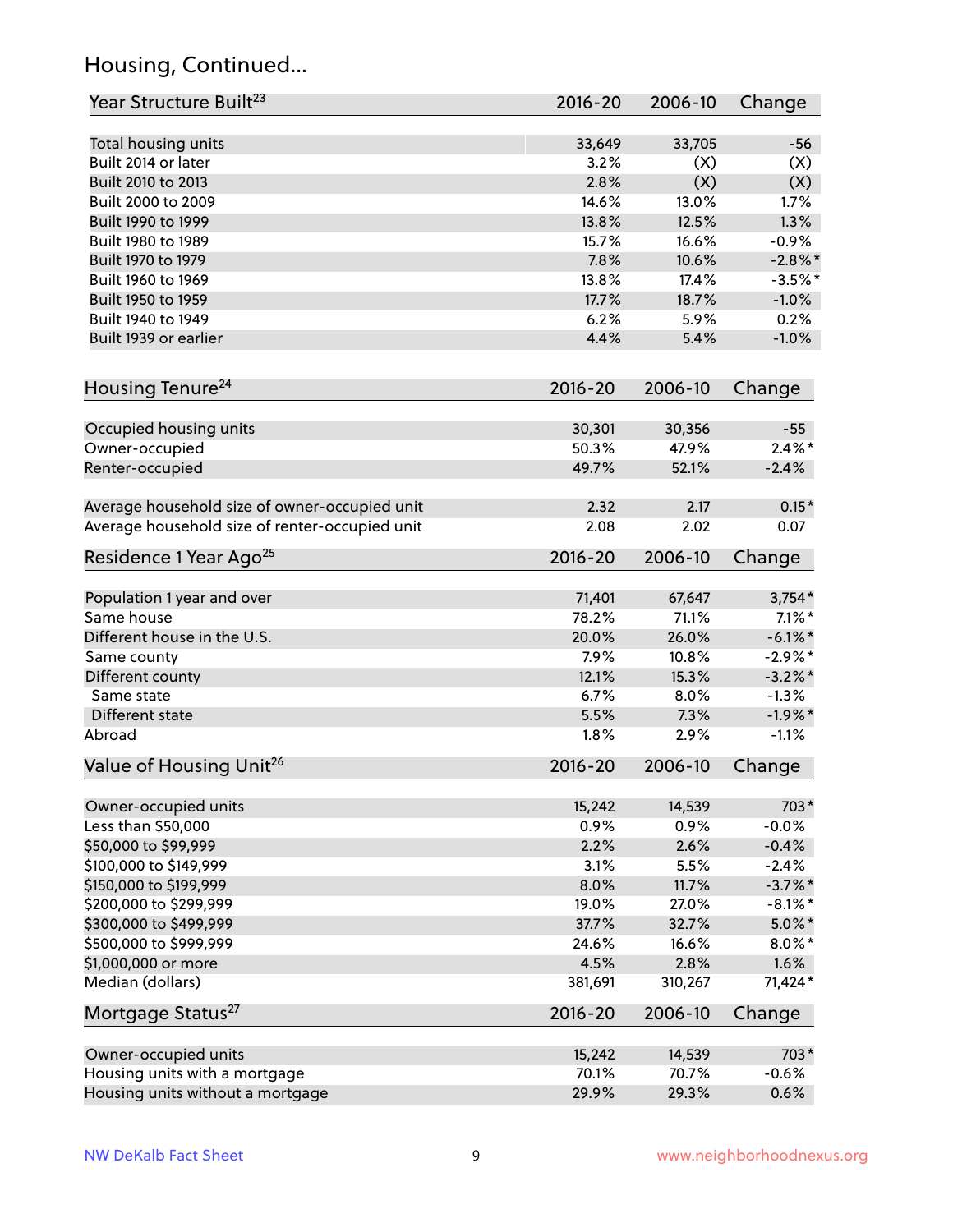## Housing, Continued...

| Selected Monthly Owner Costs <sup>28</sup>                                            | 2016-20     | 2006-10 | Change     |
|---------------------------------------------------------------------------------------|-------------|---------|------------|
| Housing units with a mortgage                                                         | 10,682      | 10,272  | 410        |
| Less than \$300                                                                       | 0.0%        | 0.2%    | $-0.2%$    |
| \$300 to \$499                                                                        | 0.2%        | 0.8%    | $-0.6%$    |
| \$500 to \$999                                                                        | 4.3%        | 6.6%    | $-2.2%$    |
| \$1,000 to \$1,499                                                                    | 17.6%       | 20.9%   | $-3.3%$    |
| \$1,500 to \$1,999                                                                    | 21.8%       | 26.7%   | $-4.9%$ *  |
| \$2,000 to \$2,999                                                                    | 33.9%       | 24.7%   | $9.2\%$ *  |
| \$3,000 or more                                                                       | 22.2%       | 20.1%   | 2.2%       |
| Median (dollars)                                                                      | 2,157       | 1,902   | 255*       |
|                                                                                       |             |         |            |
| Housing units without a mortgage                                                      | 4,560       | 4,267   | 293        |
| Less than \$150                                                                       | 0.8%        | 0.5%    | 0.3%       |
| \$150 to \$249                                                                        | 2.6%        | 4.3%    | $-1.7%$    |
| \$250 to \$349                                                                        | 5.4%        | 13.1%   | $-7.7%$    |
| \$350 to \$499                                                                        | 14.6%       | 21.0%   | $-6.3%$    |
| \$500 to \$699                                                                        | 22.4%       | 27.2%   | $-4.7%$    |
| \$700 or more                                                                         | 54.1%       | 33.9%   | 20.2%*     |
| Median (dollars)                                                                      | 723         | 577     | $146*$     |
| Selected Monthly Owner Costs as a Percentage of<br>Household Income <sup>29</sup>     | $2016 - 20$ | 2006-10 | Change     |
| Housing units with a mortgage (excluding units where<br>SMOCAPI cannot be computed)   | 10,605      | 10,125  | 480        |
| Less than 20.0 percent                                                                | 56.9%       | 44.0%   | 12.8%*     |
| 20.0 to 24.9 percent                                                                  | 17.4%       | 16.3%   | 1.1%       |
| 25.0 to 29.9 percent                                                                  | 7.6%        | 10.4%   | $-2.7%$    |
| 30.0 to 34.9 percent                                                                  | 5.1%        | 8.1%    | $-3.0\%$ * |
| 35.0 percent or more                                                                  | 13.0%       | 21.1%   | $-8.2\%$ * |
| Not computed                                                                          | 77          | 147     | $-70$      |
| Housing unit without a mortgage (excluding units where<br>SMOCAPI cannot be computed) | 4,489       | 4,241   | 248        |
| Less than 10.0 percent                                                                | 55.1%       | 39.1%   | 15.9%*     |
| 10.0 to 14.9 percent                                                                  | 16.1%       | 18.4%   | $-2.4%$    |
| 15.0 to 19.9 percent                                                                  | 6.9%        | 7.8%    | $-0.9%$    |
| 20.0 to 24.9 percent                                                                  | 6.6%        | 8.4%    | $-1.8%$    |
| 25.0 to 29.9 percent                                                                  | 3.1%        | 4.7%    | $-1.6%$    |
| 30.0 to 34.9 percent                                                                  | 3.2%        | 5.0%    | $-1.8%$    |
| 35.0 percent or more                                                                  | 9.1%        | 16.6%   | $-7.5%$    |
| Not computed                                                                          | 71          | 26      | 45         |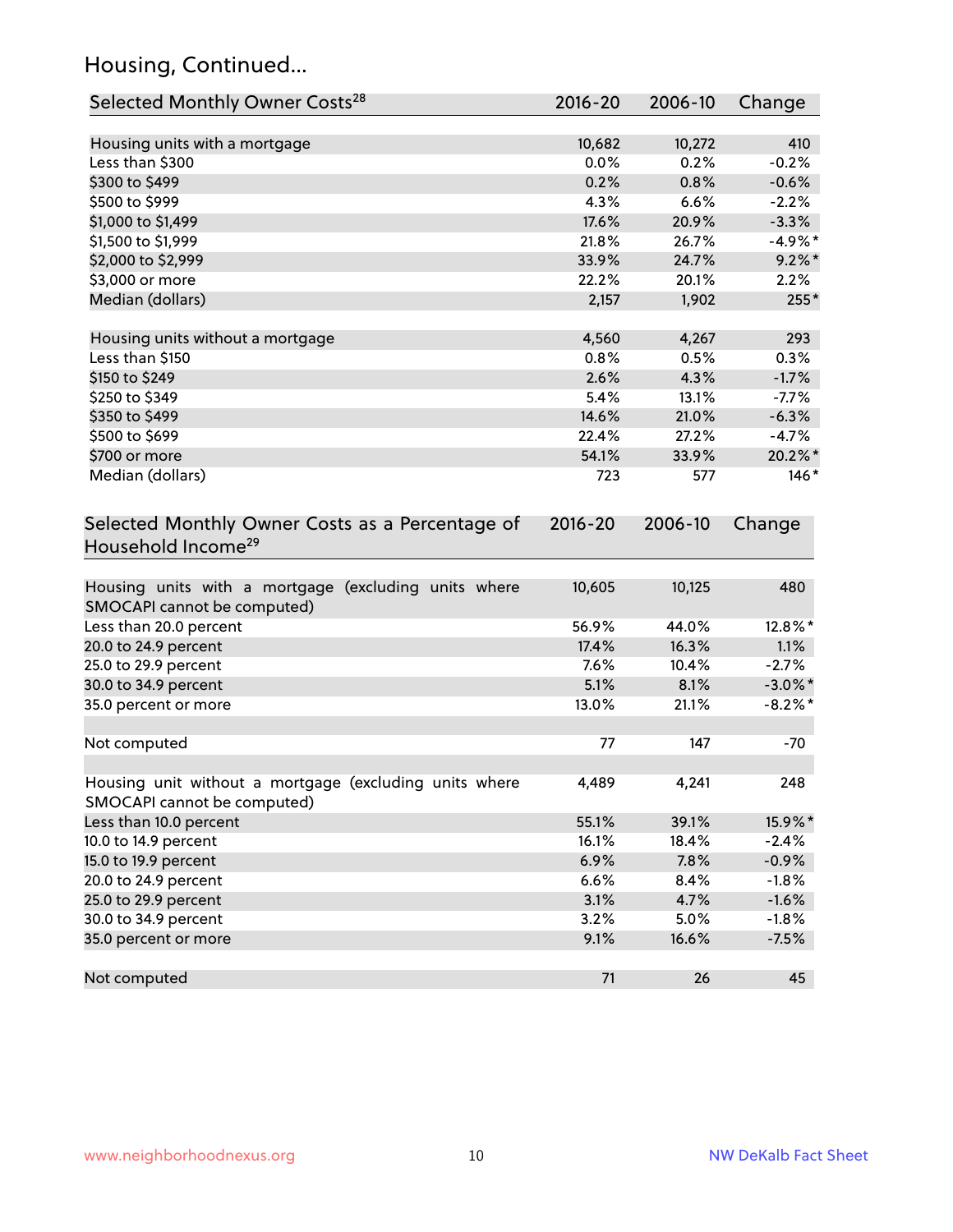## Housing, Continued...

| Gross Rent <sup>30</sup>                                                       | 2016-20     | 2006-10 | Change     |
|--------------------------------------------------------------------------------|-------------|---------|------------|
| Occupied units paying rent                                                     | 14,814      | 15,429  | $-615$     |
| Less than \$200                                                                | 0.7%        | 0.1%    | 0.6%       |
| \$200 to \$499                                                                 | 2.6%        | 3.6%    | $-1.0%$    |
| \$500 to \$749                                                                 | 1.9%        | 11.6%   | $-9.7%$ *  |
| \$750 to \$999                                                                 | 10.8%       | 40.1%   | $-29.3%$   |
| \$1,000 to \$1,499                                                             | 45.8%       | 34.7%   | $11.1\%$ * |
| \$1,500 to \$1,999                                                             | 28.7%       | 8.4%    | 20.2%*     |
| \$2,000 or more                                                                | 9.6%        | 1.6%    | $8.0\%$ *  |
| Median (dollars)                                                               | 1,370       | 1,170   | $200*$     |
| No rent paid                                                                   | 245         | 388     | $-143$     |
| Gross Rent as a Percentage of Household Income <sup>31</sup>                   | $2016 - 20$ | 2006-10 | Change     |
| Occupied units paying rent (excluding units where GRAPI<br>cannot be computed) | 14,350      | 14,684  | $-334$     |
| Less than 15.0 percent                                                         | 14.3%       | 11.2%   | 3.1%       |
| 15.0 to 19.9 percent                                                           | 14.6%       | 12.6%   | 2.0%       |
| 20.0 to 24.9 percent                                                           | 10.9%       | 13.0%   | $-2.1%$    |
| 25.0 to 29.9 percent                                                           | 12.1%       | 13.0%   | $-0.9%$    |
| 30.0 to 34.9 percent                                                           | 12.6%       | 10.6%   | 2.1%       |
| 35.0 percent or more                                                           | 35.5%       | 39.7%   | $-4.2%$    |
| Not computed                                                                   | 709         | 1,133   | $-424$     |
| Transportation                                                                 |             |         |            |
| Commuting to Work <sup>32</sup>                                                | 2016-20     | 2006-10 | Change     |
| Workers 16 years and over                                                      | 39,010      | 35,044  | 3,966*     |
| Car, truck, or van - drove alone                                               | 68.8%       | 71.9%   | $-3.0\%$ * |
| Car, truck, or van - carpooled                                                 | 7.0%        | 9.0%    | $-2.0%$    |
| Public transportation (excluding taxicab)                                      | 5.6%        | 6.9%    | $-1.3%$    |
| Walked                                                                         | 4.4%        | 4.2%    | 0.2%       |
| Other means                                                                    | 1.8%        | 3.0%    | $-1.2%$    |
| Worked at home                                                                 | 12.4%       | 5.0%    | $7.4\%$ *  |
| Mean travel time to work (minutes)                                             | 26.4        | 24.5    | $1.9*$     |
| Vehicles Available <sup>33</sup>                                               | $2016 - 20$ | 2006-10 | Change     |
| Occupied housing units                                                         | 30,301      | 30,356  | $-55$      |
| No vehicles available                                                          | 6.6%        | 9.9%    | $-3.3\%$ * |
| 1 vehicle available                                                            | 43.2%       | 44.9%   | $-1.7%$    |
| 2 vehicles available                                                           | 39.8%       | 35.1%   | 4.8%*      |
| 3 or more vehicles available                                                   | 10.4%       | 10.1%   | 0.2%       |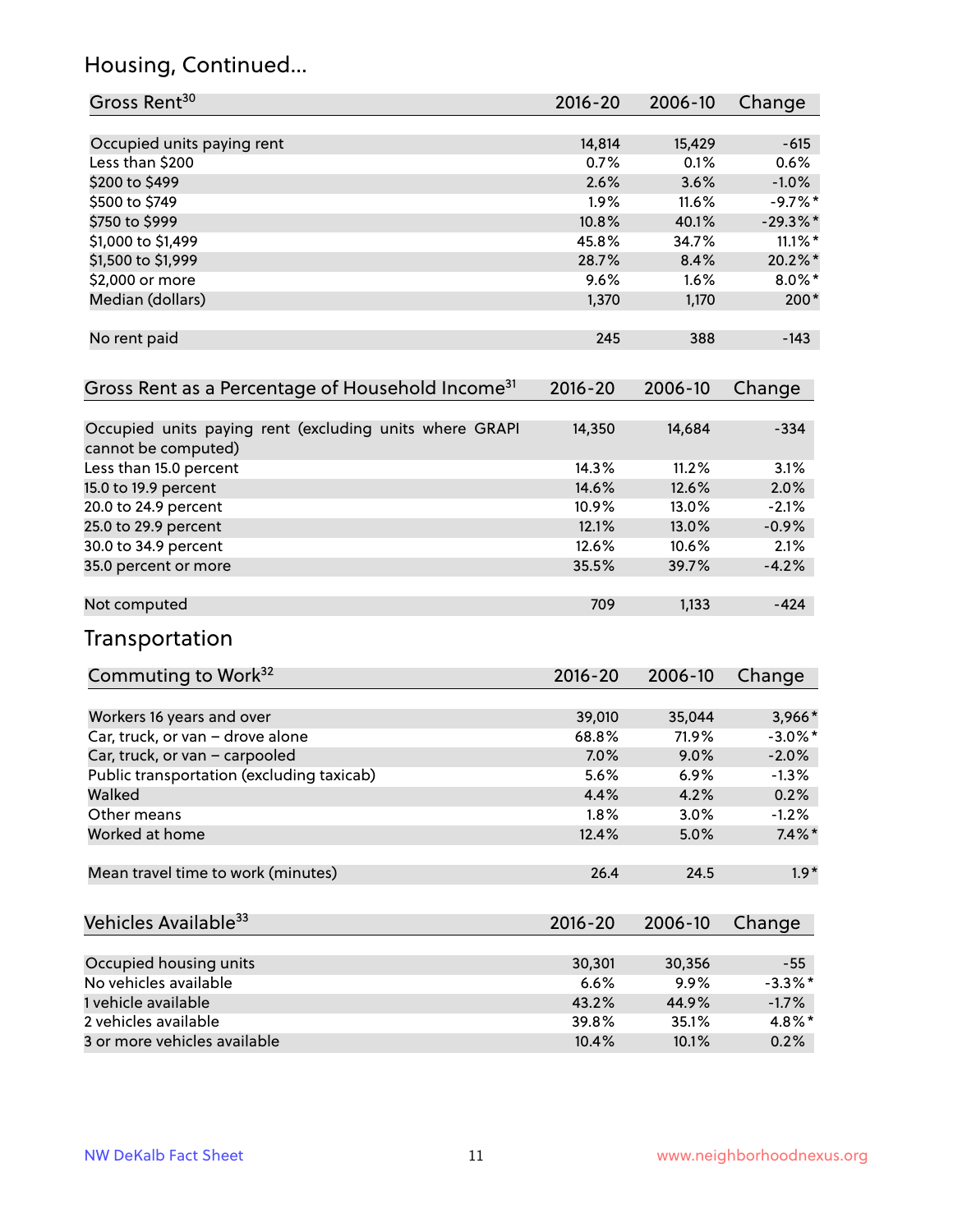#### Health

| Health Insurance coverage <sup>34</sup>                 | 2016-20 |
|---------------------------------------------------------|---------|
|                                                         |         |
| Civilian Noninstitutionalized Population                | 71,501  |
| With health insurance coverage                          | 91.3%   |
| With private health insurance coverage                  | 79.9%   |
| With public health coverage                             | 19.0%   |
| No health insurance coverage                            | 8.7%    |
| Civilian Noninstitutionalized Population Under 19 years | 13,223  |
| No health insurance coverage                            | 5.1%    |
| Civilian Noninstitutionalized Population 19 to 64 years | 49,453  |
| In labor force:                                         | 38,946  |
| Employed:                                               | 37,417  |
| With health insurance coverage                          | 90.9%   |
| With private health insurance coverage                  | 88.9%   |
| With public coverage                                    | 3.1%    |
| No health insurance coverage                            | 9.1%    |
| Unemployed:                                             | 1,529   |
| With health insurance coverage                          | 63.8%   |
| With private health insurance coverage                  | 52.8%   |
| With public coverage                                    | 11.4%   |
| No health insurance coverage                            | 36.2%   |
| Not in labor force:                                     | 10,507  |
| With health insurance coverage                          | 85.2%   |
| With private health insurance coverage                  | 79.2%   |
| With public coverage                                    | 8.4%    |
| No health insurance coverage                            | 14.8%   |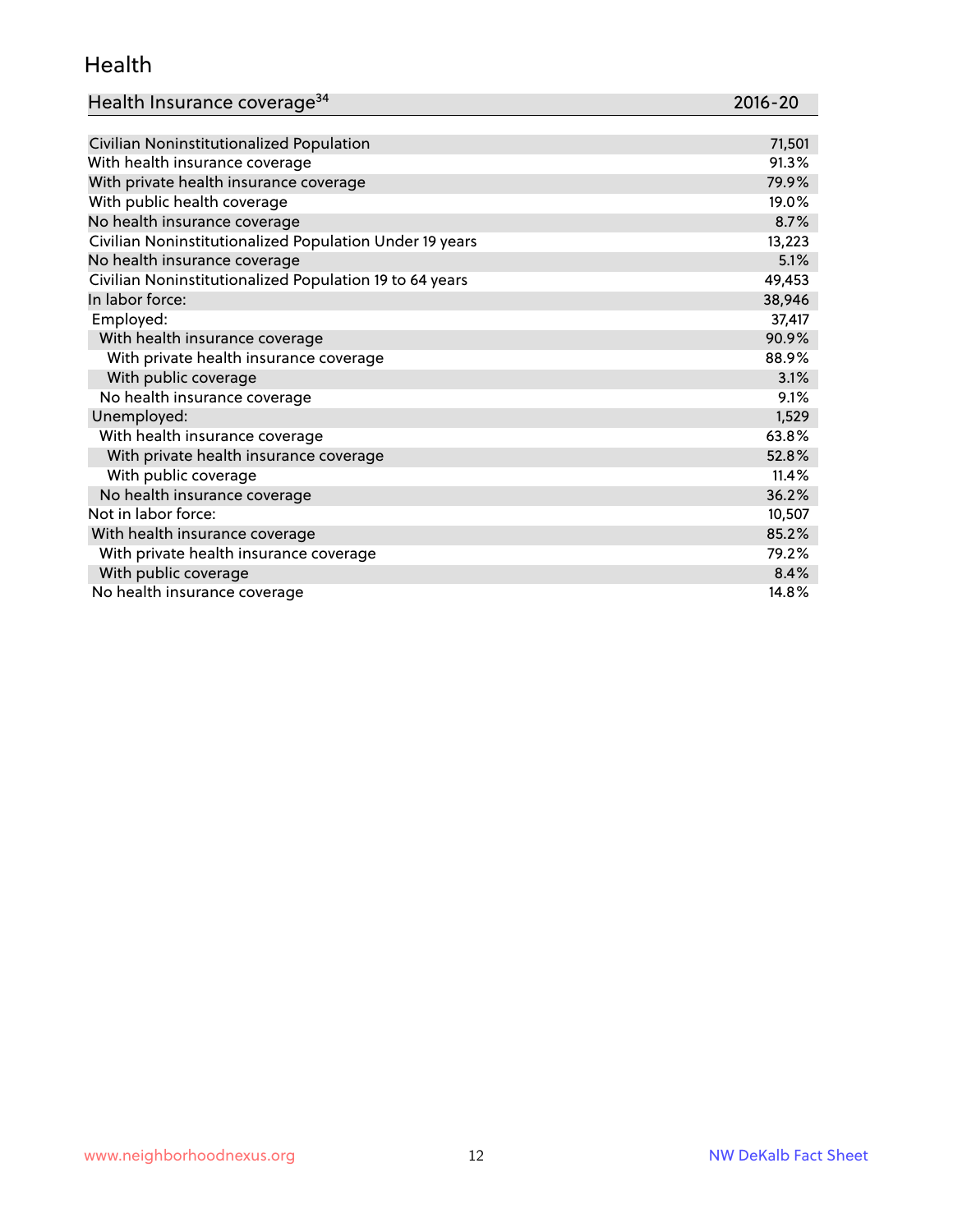## Employment Forecasts

| Forecast Employment by Sector <sup>35</sup>      | 2030           | 2020     | Change   |
|--------------------------------------------------|----------------|----------|----------|
|                                                  |                |          |          |
| <b>All Sectors</b>                               | 95,163         | 92,892   | 2.4%     |
| Goods Producing                                  | 3,362          | 3,193    | 5.3%     |
| Agriculture, forestry, fishing and hunting       | $\mathbf 0$    | $\Omega$ | 0.0%     |
| Mining                                           | 5              | 7        | $-28.6%$ |
| Construction                                     | 1,997          | 1,706    | 17.1%    |
| Manufacturing                                    | 1,360          | 1,480    | $-8.1%$  |
| Service Providing                                | 7,957          | 7,876    | 1.0%     |
| Wholesale trade                                  | 1,324          | 792      | 67.2%    |
| Retail trade                                     | 5,044          | 5,451    | $-7.5%$  |
| Transportation and warehousing                   | 1,585          | 1,627    | $-2.6%$  |
| <b>Utilities</b>                                 | $\overline{4}$ | 6        | $-33.3%$ |
| Information                                      | 725            | 736      | $-1.5%$  |
| <b>Financial activities</b>                      | 2,731          | 2,734    | $-0.1%$  |
| Finance and insurance                            | 1,715          | 1,662    | 3.2%     |
| Real estate and rental and leasing               | 1,016          | 1,072    | $-5.2%$  |
| Professional and business services               | 4,460          | 4,103    | 8.7%     |
| Professional, scientific, and technical services | 3,427          | 3,113    | 10.1%    |
| Management of companies and enterprises          | 1,033          | 990      | 4.3%     |
| <b>Education and health services</b>             | 54,678         | 52,212   | 4.7%     |
| <b>Education services</b>                        | 19,289         | 19,999   | $-3.6%$  |
| Health care and social assistance                | 35,389         | 32,213   | 9.9%     |
| Leisure and hospitality                          | 4,061          | 4,585    | $-11.4%$ |
| Arts, entertainment, and recreation              | 610            | 696      | $-12.4%$ |
| Accommodation and food services                  | 3,451          | 3,889    | $-11.3%$ |
| Other services, except public administration     | 2,778          | 3,096    | $-10.3%$ |
| Public administration                            | 8,774          | 8,836    | $-0.7%$  |
|                                                  |                |          |          |

#### Population Forecasts

| Population Forecasts <sup>36</sup> | 2030   | 2020   | Change   |
|------------------------------------|--------|--------|----------|
|                                    |        |        |          |
| <b>Total Population</b>            | 87.907 | 78.736 | $11.6\%$ |
| <b>Total Households</b>            | 40.649 | 36.478 | 11.4%    |